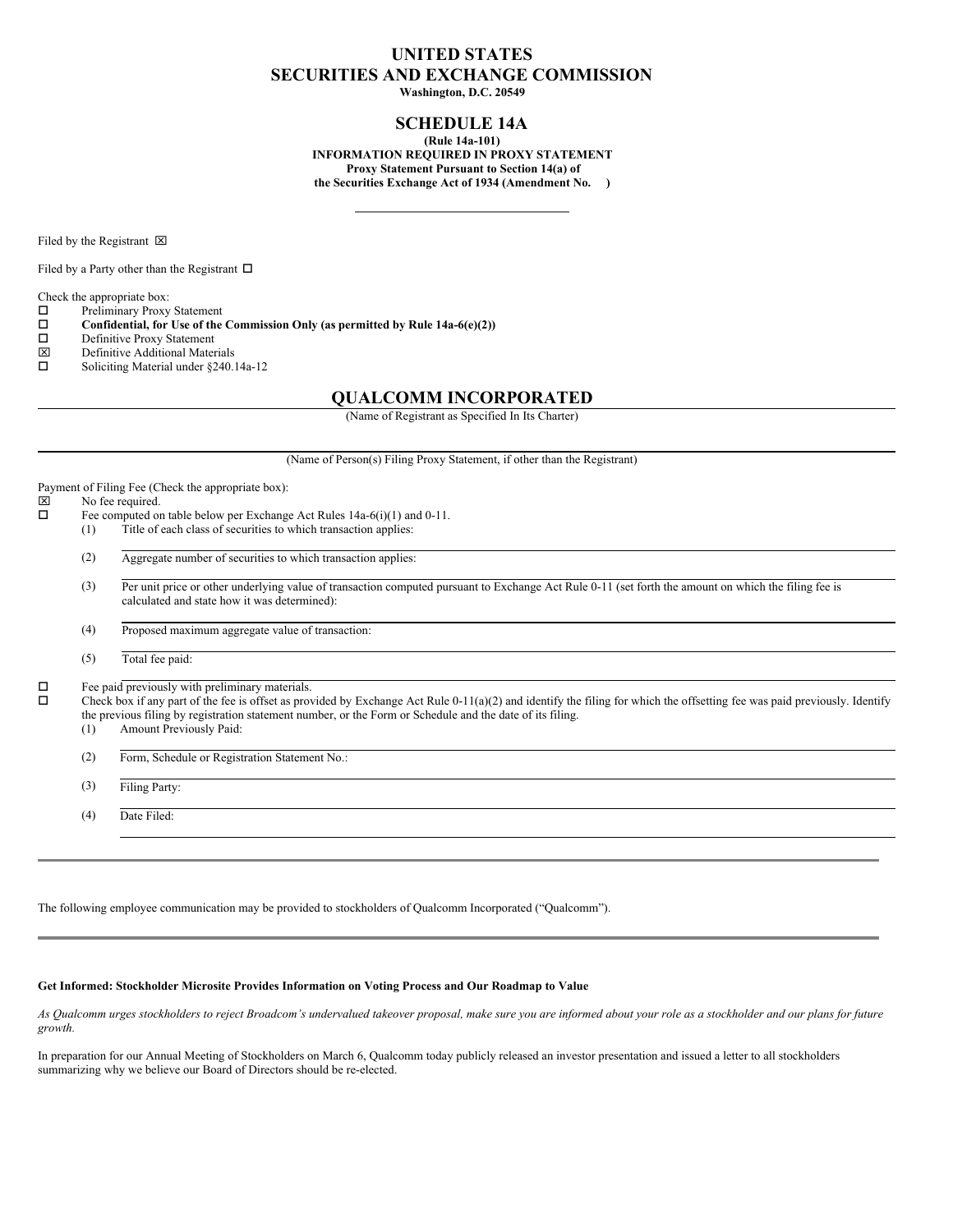

Our management team walks through our strategy and Broadcom's low value and high risk proposal. Watch the video.

The letter and the presentation outline the significant near- and long-term opportunities for the company that will move us forward and drive value creation for our stockholders.

The letter also outlines Qualcomm's belief that Broadcom is attempting to acquire Qualcomm at an opportunistic, inferior price by installing a slate of inherently conflicted nominees with minimal relevant experience.

In his email to employees Steve Mollenkopf said: "We have more opportunities in front of us than any other time in Qualcomm's history."

To take advantage of those opportunities, Qualcomm is focusing on specific actions, including:

- Continued growth in our core business, driven by our recent wins
- A new cost reduction program
- Accretion from our NXP acquisition (or, alternatively, a large share repurchase)
- Resolution of current licensing disputes

To learn more about our path to growth, as well as to get more information about the voting process, visit www.qcomvalue.com. This dedicated microsite provides resources and additional information to keep you informed, and it will be regularly updated between now and the March 6 Annual Meeting.

One of the available resources is a video in which our management team walks through our strategy and value creation opportunities, as well as Broadcom's low value and high risk proposal to acquire Qualcomm.

#### **Important Voting Information**

To vote to re-elect our Board, vote the WHITE proxy card. Broadcom will solicit your vote by sending letters and a blue proxy card. You are strongly urged to discard any blue proxy cards you may receive from Broadcom. This is because voting the blue proxy card - even as a form of protest against the Broadcom slate - will revoke any previous votes you may have submitted using our white proxy card.

- Read the press release
- Visit the Microsite
- Download the investor presentation

### **ADDITIONAL INFORMATION**

Qualcomm has filed a definitive proxy statement and WHITE proxy card with the U.S. Securities and Exchange Commission (the "SEC") in connection with its solicitation of proxies for its 2018 Annual Meeting of Stockholders (the "2018 Annual Meeting"). QUALCOMM STOCKHOLDERS ARE STRONGLY ENCOURAGED TO READ THE DEFINITIVE PROXY STATEMENT (AND ANY AMENDMENTS AND SUPPLEMENTS THERETO) AND ACCOMPANYING WHITE PROXY CARD AS THEY CONTAIN IMPORTANT INFORMATION. Stockholders may obtain the proxy statement, any amendments or supplements to the proxy statement and other documents as and when filed by Qualcomm with the SEC without charge from the SEC's website at www.sec.gov.

#### **CERTAIN INFORMATION REGARDING PARTICIPANTS**

Qualcomm, its directors and certain of its executive officers may be deemed to be participants in connection with the solicitation of proxies from Qualcomm's stockholders in connection with the matters to be considered at the 2018 Annual Meeting. Information regarding the identity of potential participants, and their direct or indirect interests, by security holdings or otherwise, is set forth in the proxy statement and other materials to be filed with the SEC. These documents can be obtained free of charge from the sources indicated above.

## **CAUTIONARY NOTE REGARDING FORWARD-LOOKING STATEMENTS**

Any statements contained in this document that are not historical facts are forward-looking statements as defined in the U.S. Private Securities Litigation Reform Act of 1995. Additionally, statements regarding operating results for future years, growth in operating results and the factors contributing to future operating results; the resolution of licensing disputes and the impact and timing thereof; expected market, industry, geographic and organic growth and trends; future serviceable addressable market size and growth; anticipated contributions from and growth in new opportunities; benefits from planned cost reductions; technology and product leadership and trends; Qualcomm's